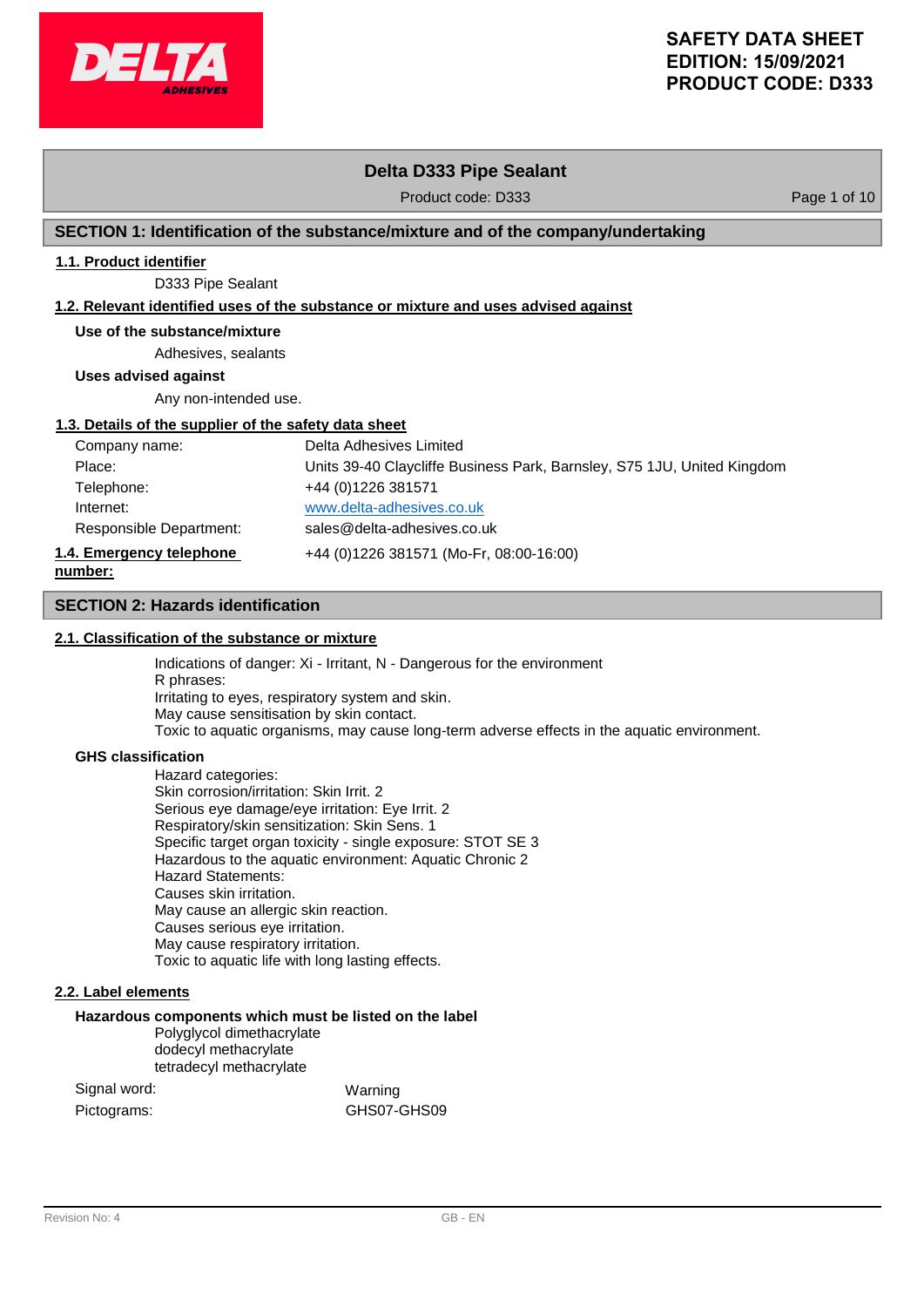

# **Delta D333 Pipe**

**Sealant** Product code: D333 Page 2 of 10



## **Hazard statements**

| Causes skin irritation.                          |
|--------------------------------------------------|
| May cause an allergic skin reaction.             |
| Causes serious eye irritation.                   |
| May cause respiratory irritation.                |
| Toxic to aquatic life with long lasting effects. |
|                                                  |

## **Precautionary statements**

| <u>aational I otatonionio</u> |                                                                                        |
|-------------------------------|----------------------------------------------------------------------------------------|
| P280                          | Wear protective gloves/protective clothing/eye protection/face protection.             |
| P333+P313                     | If skin irritation or rash occurs: Get medical advice/attention.                       |
| P305+P351+P338                | IF IN EYES: Rinse cautiously with water for several minutes. Remove contact lenses, if |
|                               | present and easy to do. Continue rinsing.                                              |
| P337+P313                     | If eye irritation persists: Get medical advice/attention.                              |
| P312                          | Call a POISON CENTER/doctor if you feel unwell.                                        |
| P501                          | Dispose of contents/container to in accordance with official regulations.              |
|                               |                                                                                        |

# **2.3. Other hazards**

No information available.

# **SECTION 3: Composition/information on ingredients**

## **3.2. Mixtures**

### **Hazardous components**

| EC No           | Chemical name                                                                                           | Quantity    |
|-----------------|---------------------------------------------------------------------------------------------------------|-------------|
| CAS No          | Classification                                                                                          |             |
| Index No        | <b>GHS</b> classification                                                                               |             |
| <b>REACH No</b> |                                                                                                         |             |
|                 | Polyglycol dimethacrylate                                                                               | $40 - 45$ % |
| 25852-47-5      | R43-52-53                                                                                               |             |
|                 | Skin Sens. 1, Aquatic Chronic 3; H317 H412                                                              |             |
| 205-570-6       | dodecyl methacrylate                                                                                    | $10 - 15$ % |
| 142-90-5        | Xi - Irritant, N - Dangerous for the environment R36/37/38-50-53                                        |             |
| 607-247-00-9    | Eye Irrit. 2, STOT SE 3, Skin Irrit. 2, Aquatic Acute 1, Aquatic Chronic 1; H319 H335 H315<br>H400 H410 |             |
| 219-835-9       | tetradecyl methacrylate                                                                                 | $5 - 10$ %  |
| 2549-53-3       | Xi - Irritant R36/38-43                                                                                 |             |
|                 | Eye Irrit. 2, Skin Irrit. 2, Skin Sens. 1; H319 H315 H317                                               |             |
| 204-055-3       | 2'-Phenylacetohydrazide                                                                                 | $< 1$ %     |
| 114-83-0        | T - Toxic, Xi - Irritant R25-36/37/38-43                                                                |             |
|                 | Acute Tox. 3, Eye Irrit. 2, STOT SE 3, Skin Irrit. 2, Skin Sens. 1; H301 H319 H335 H315<br>H317         |             |

Full text of R and H phrases: see Section 16.

## **Further Information**

Product does not contain listed SVHC substances.

# **SECTION 4: First aid measures**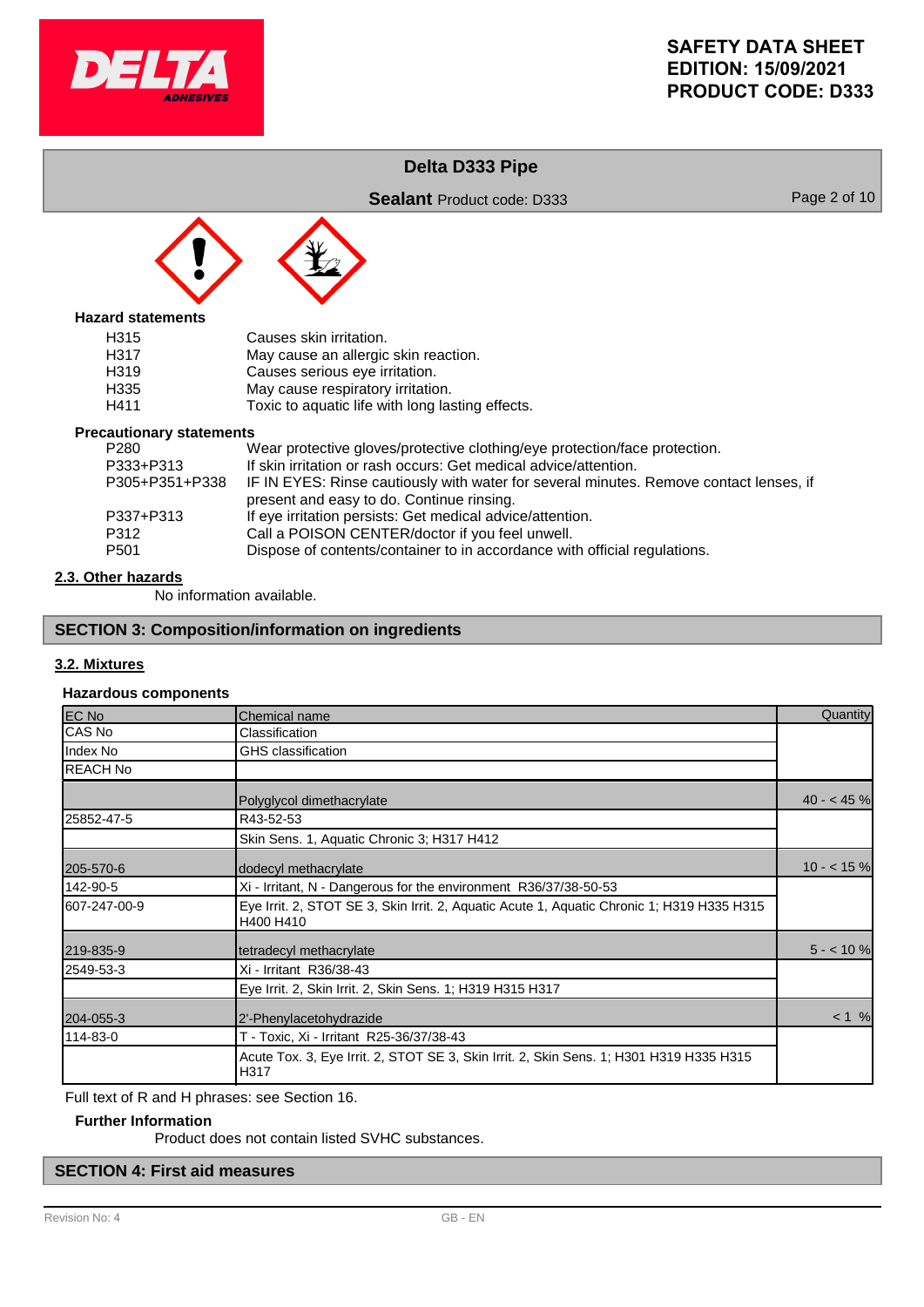

# **Delta D333 Pipe**

**Sealant** Product code: D333 Page 3 of 10

## **4.1. Description of first aid measures**

## **General information**

In case of accident or if you feel unwell, seek medical advice immediately (show safety data sheet if possible).

## **After inhalation**

Remove victim to fresh air and keep at rest in a position comfortable for breathing. Call a POISON CENTER or doctor/physician if you feel unwell.

### **After contact with skin**

After contact with skin, wash immediately with plenty of water and soap. If skin irritation or rash occurs: Get medical advice/attention.

### **After contact with eyes**

Rinse cautiously with water for several minutes. Remove contact lenses, if present and easy to do. Continue rinsing. In case of troubles or persistent symptoms, consult an ophthalmologist.

### **After ingestion**

Do not induce vomiting. Rinse mouth thoroughly with water. Let water be swallowed in little sips (dilution effect). Never give anything by mouth to an unconscious person or a person with cramps. Call a POISON CENTER or doctor/physician.

### **4.2. Most important symptoms and effects, both acute and delayed**

No information available.

# **4.3. Indication of any immediate medical attention and special treatment needed**

Treat symptomatically.

# **SECTION 5: Firefighting measures**

## **5.1. Extinguishing media**

### **Suitable extinguishing media**

Dry extinguishing powder. Foam. Water spray. Carbon dioxide (CO2).

## **Unsuitable extinguishing media**

High power water jet.

## **5.2. Special hazards arising from the substance or mixture**

Can be released in case of fire: Carbon monoxide. Carbon dioxide (CO2). Nitrogen oxides (NOx).

### **5.3. Advice for firefighters**

Wear a self-contained breathing apparatus and chemical resistant suit. In case of fire and/or explosion do not breathe fumes.

### **Additional information**

Collect contaminated fire extinguishing water separately. Do not allow entering drains or surface water. Use water spray/stream to protect personnel and to cool endangered containers.

## **SECTION 6: Accidental release measures**

### **6.1. Personal precautions, protective equipment and emergency procedures**

Provide adequate ventilation. Do not breathe gas/vapour/spray. Avoid contact with skin, eye and clothing. Wear personal protection equipment. (refer to chapter 8)

### **6.2. Environmental precautions**

Do not empty into drains or the aquatic environment. Prevent spreading over great surfaces (e.g. by damming or installing oil booms). In case of leakage into waters, ground or the drainage system, the appropriate authorities must be informed.

## **6.3. Methods and material for containment and cleaning up**

Absorb with liquid-binding material (e.g. sand, diatomaceous earth, acid- or universal binding agents). Ventilate affected area.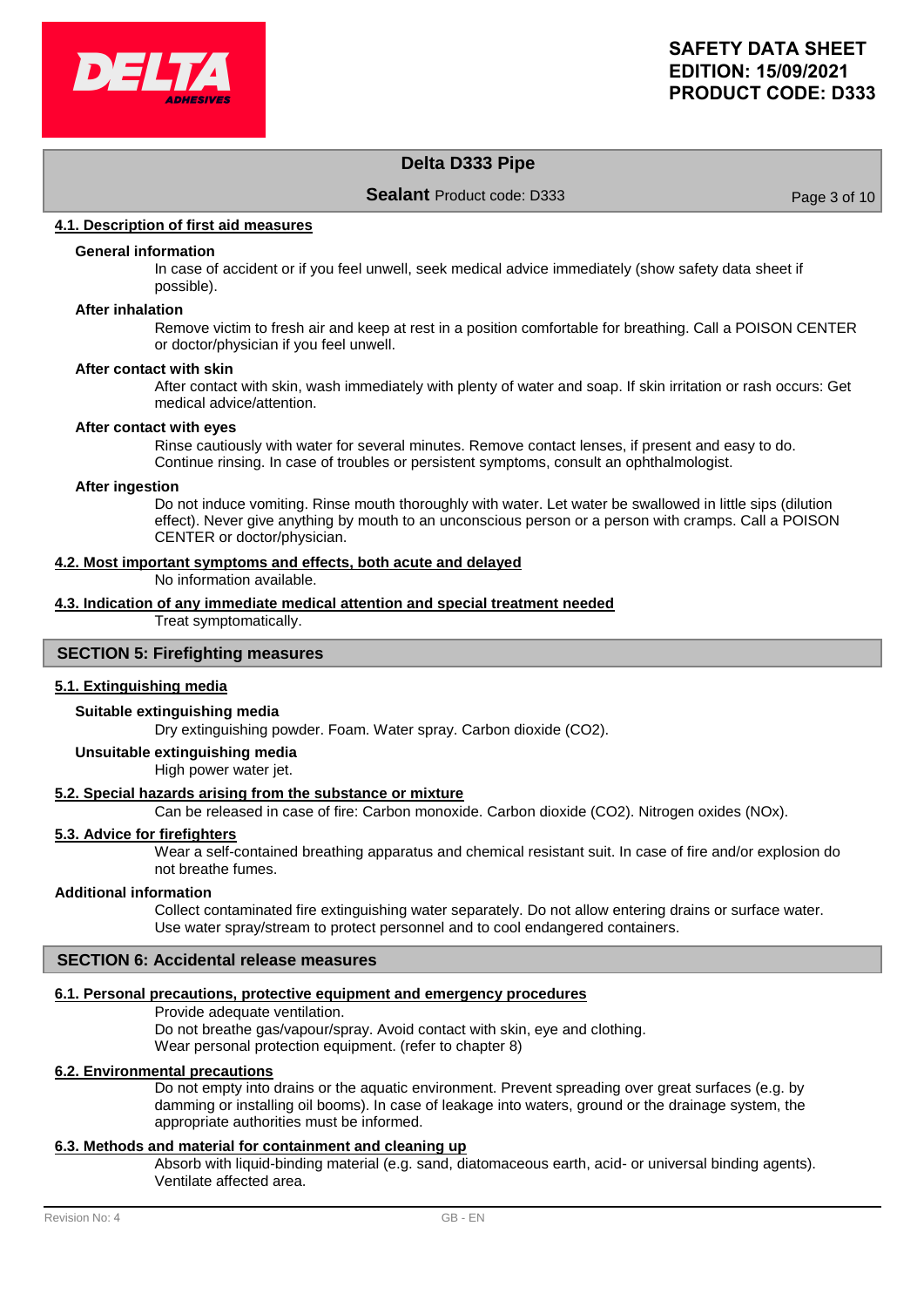

# **Delta D333 Pipe Sealant**

Product code: D333 Product code: D333

Treat the assimilated material according to the section on waste disposal. Clear contaminated area thoroughly.

# **6.4. Reference to other sections**

See protective measures under point 7 and 8.

## **SECTION 7: Handling and storage**

## **7.1. Precautions for safe handling**

## **Advice on safe handling**

Provide adequate ventilation. Wear suitable protective clothing. ( Refer to chapter 8. )

## **Advice on protection against fire and explosion**

Usual measures for fire prevention.

## **Further information on handling**

Do not breathe gas/vapour/spray. Avoid contact with skin, eye and clothing. General protection and hygiene measures: refer to chapter 8

## **7.2. Conditions for safe storage, including any incompatibilities**

# **Requirements for storage rooms and vessels**

Keep container tightly closed in a cool, well-ventilated place. Keep container dry.

## **Advice on storage compatibility**

Do not store together with: Explosives. Oxidizing solids. Oxidizing liquids. Radioactive substances. Infectious substances.

## **Further information on storage conditions**

Protect against: Light. UV-radiation/sunlight. heat. cooling. moisture.

## **7.3. Specific end use(s)**

No information available.

### **SECTION 8: Exposure controls/personal protection**

### **8.1. Control parameters**

## **Additional advice on limit values**

To date, no national limit values exist.

### **8.2. Exposure controls**



### **Appropriate engineering controls**

In case of open handling, use devices with built-in suction where possible. If suction of the immediate vicinity is impossible or insufficient, adequate airing of the working place must be ensured.

### **Protective and hygiene measures**

Always close containers tightly after the removal of product. Do not eat, drink, smoke or sneeze at the workplace. Wash hands before breaks and at the end of work. Remove contaminated clothing immediatley and dispose off safely. Wash contaminated clothing prior to re-use. Used working clothes should not be used outside the work area. Street clothing should be stored seperately from work clothing. Protect skin by using skin protective cream.

### **Eye/face protection**

Suitable eye protection: Tightly sealed safety glasses. DIN EN 166

### **Hand protection**

Pull-over gloves of rubber. DIN EN 374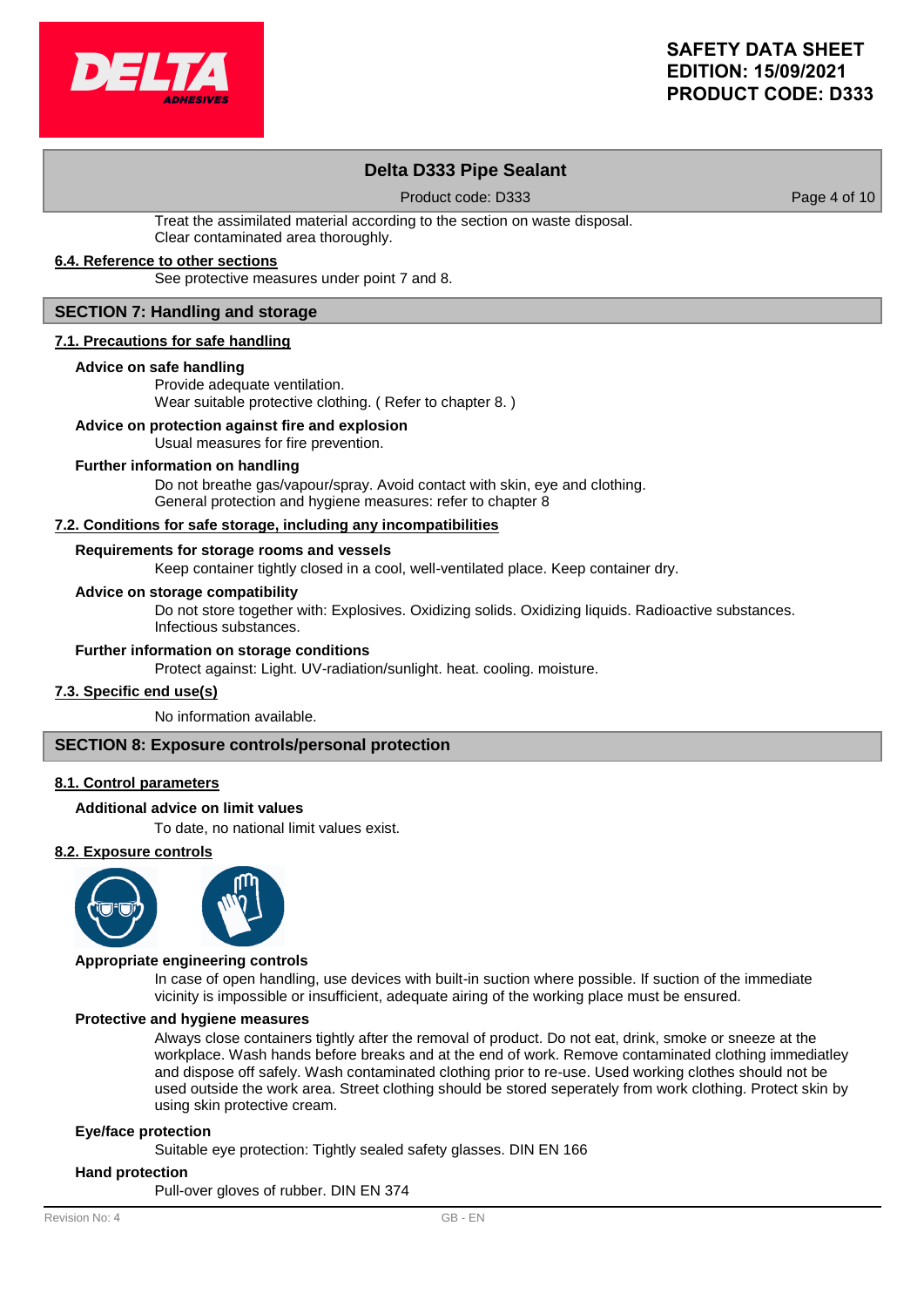

# **Delta D333 Pipe**

**Sealant** Product code: D333 Page 5 of 10

Suitable material: (Breakthrough time >= 480 min, penetration time (maximum wearing period): 160 min) CR (polychloroprenes, Chloroprene rubber). (0,5 mm) FKM (fluororubber). (0,4 mm) Butyl rubber. (0,5 mm) Before using check leak tightness / impermeability. In case of reutilization, clean gloves before taking off and store in well-aired place. In the cases of special applications, it is recommended to check the chemical resistance with the manufacturer of the gloves.

## **Skin protection**

Suitable protection of the body: Lab apron.

# **Respiratory protection**

Respiratory protection required in case of: insufficient ventilation. Generation/formation of aerosols Generation/formation of mist Suitable respiratory protective equipment: Combination filter device (DIN EN 141).. Type : A / P2/P3 The filter class must be suitable for the maximum contaminant concentration (gas/vapour/aerosol/particulates) that may arise when handling the product. If the concentration is exceeded, closed-circuit breathing apparatus must be used!

Do not empty into drains or the aquatic environment.

### **SECTION 9: Physical and chemical properties**

## **9.1. Information on basic physical and chemical properties**

| Physical state:                          | liquid         |                |                    |
|------------------------------------------|----------------|----------------|--------------------|
| Colour:                                  | White          |                |                    |
| Odour:                                   | characteristic |                |                    |
|                                          |                |                | <b>Test method</b> |
| pH-Value:                                |                | not determined |                    |
| Changes in the physical state            |                |                |                    |
| Melting point:                           |                | not determined |                    |
| Initial boiling point and boiling range: |                | not determined |                    |
| Flash point:                             |                | not determined |                    |
| <b>Explosive properties</b><br>none/none |                |                |                    |
| Lower explosion limits:                  |                | not determined |                    |
| Upper explosion limits:                  |                | not determined |                    |
| <b>Oxidizing properties</b><br>none/none |                |                |                    |
| Vapour pressure:                         |                | not determined |                    |
| Density:                                 |                | not determined |                    |
| Viscosity / dynamic:                     |                | not determined |                    |
| 9.2. Other information                   |                |                |                    |
| No information available.                |                |                |                    |

## **SECTION 10: Stability and reactivity**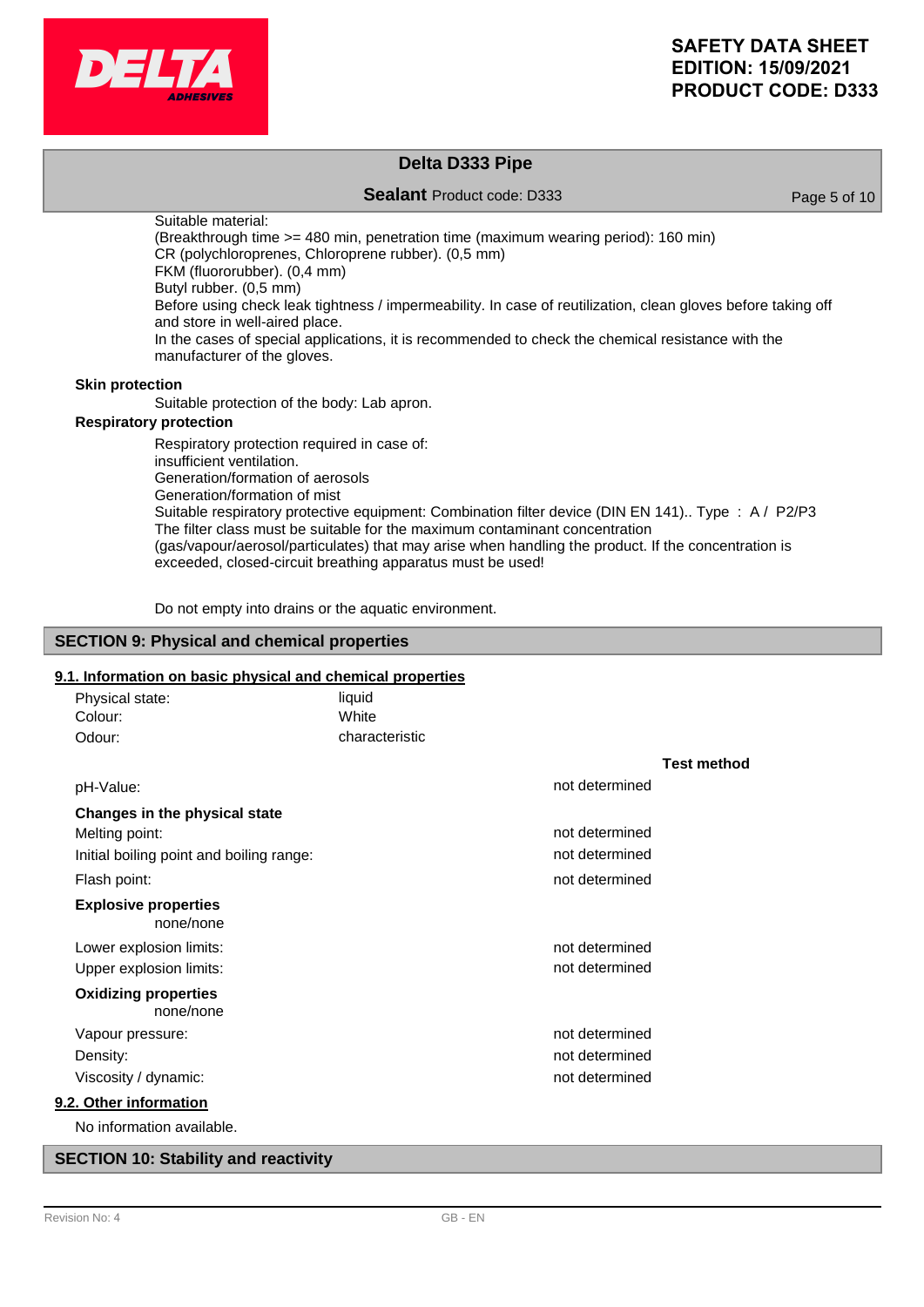

# **Delta D333 Pipe**

**Sealant** Product code: D333 Page 6 of 10

## **10.1. Reactivity**

No information available.

# **10.2. Chemical stability**

Stable under normal storage and handling conditions.

## **10.3. Possibility of hazardous reactions**

No information available.

### **10.4. Conditions to avoid**

Protect against: Light. UV-radiation/sunlight. heat. cooling. moisture.

### **10.5. Incompatible materials**

Materials to avoid: Strong acid. Oxidizing agents, strong. Alkalis (alkalis), concentrated.

### **10.6. Hazardous decomposition products**

Can be released in case of fire: Carbon monoxide. Carbon dioxide (CO2). Nitrogen oxides (NOx).

## **SECTION 11: Toxicological information**

## **11.1. Information on toxicological effects**

## **Toxicocinetics, metabolism and distribution**

No information available.

## **Acute toxicity**

Based on available data, the classification criteria are not met.

### **Acute toxicity**

| <b>CAS No</b> | IChemical name          |                 |                     |                  |                |
|---------------|-------------------------|-----------------|---------------------|------------------|----------------|
|               | IExposure routes        | <b>I</b> Method | Dose                | <b>I</b> Species | <b>ISource</b> |
| 114-83-0      | 2'-Phenylacetohydrazide |                 |                     |                  |                |
|               | loral                   | ∟D50            | $270 \text{ mg/kg}$ | Mouse.           |                |

### **Irritation and corrosivity**

Causes skin irritation.

Causes serious eye irritation.

### **Sensitising effects**

May cause an allergic skin reaction. (Polyglycol dimethacrylate), (tetradecyl methacrylate), (2'-

Phenylacetohydrazide)

Respiratory or skin sensitisation:

People who suffer from skins problems, asthma, allergies, chronic or recurring respiratory illnesses must not be deployed in processes, which use this substance.

### **STOT-single exposure**

May cause respiratory irritation. (dodecyl methacrylate), (2'-Phenylacetohydrazide)

## **Severe effects after repeated or prolonged exposure**

Based on available data, the classification criteria are not met.

## **Carcinogenic/mutagenic/toxic effects for reproduction**

Based on available data, the classification criteria are not met.

## **Aspiration hazard**

Based on available data, the classification criteria are not met.

## **Specific effects in experiment on an animal**

No information available.

# **SECTION 12: Ecological information**

## **12.1. Toxicity**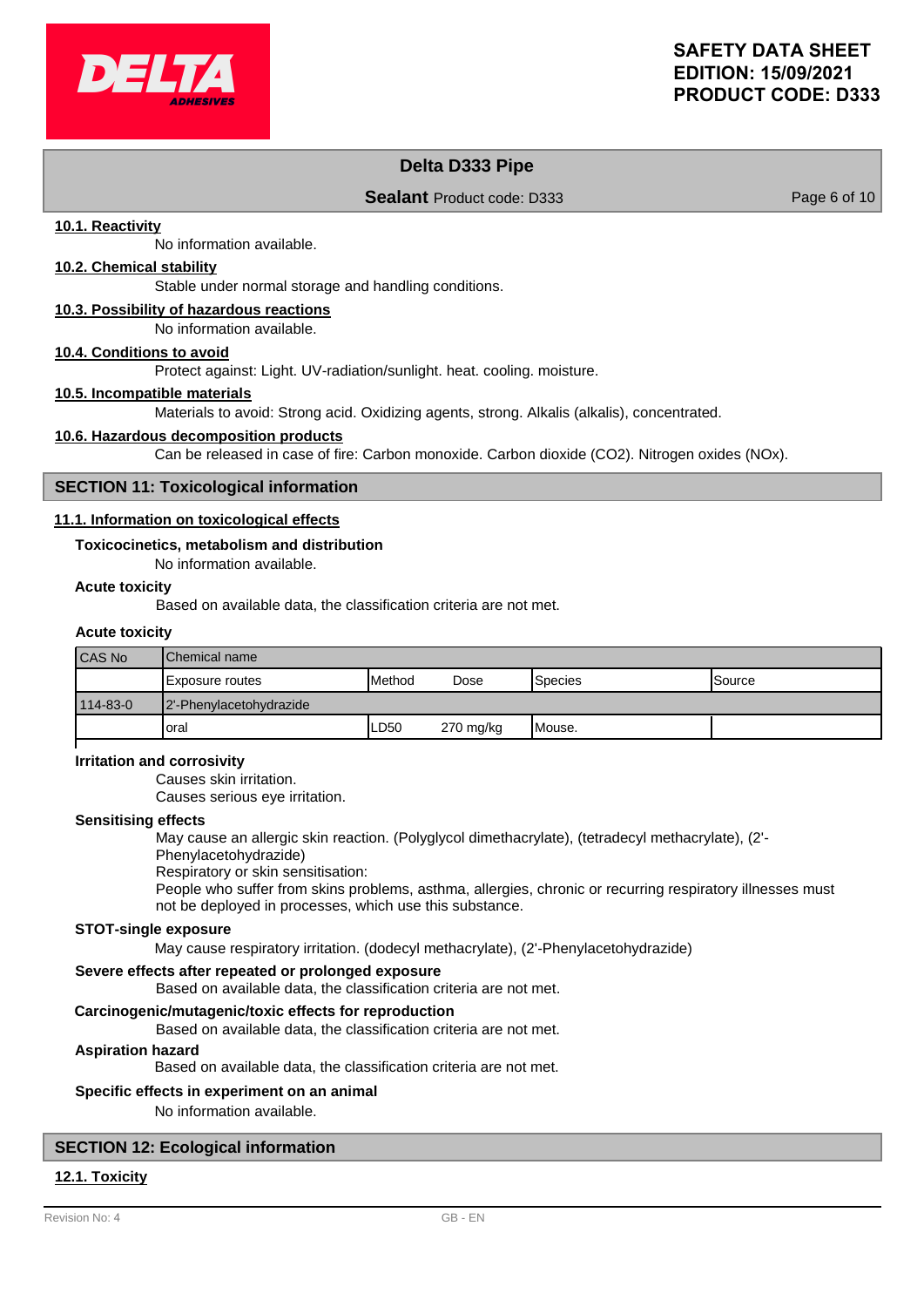

## **Delta D333 Pipe Sealant**

Product code: D333 Product code: D333

No data available

No data available

## **12.3. Bioaccumulative potential**

#### **Partition coefficient n-octanol/water**

| <b>ICAS No</b> | lChemical name          | Log Pow |
|----------------|-------------------------|---------|
| 142-90-5       | dodecyl methacrylate    | 6,68    |
| 2549-53-3      | tetradecyl methacrylate | 7,66    |

#### **12.4. Mobility in soil**

No data available

# **12.5. Results of PBT and vPvB assessment**

No data available

**12.6. Other adverse effects**

No data available

## **Further information**

Do not empty into drains or the aquatic environment.

# **SECTION 13: Disposal considerations**

## **13.1. Waste treatment methods**

### **Advice on disposal**

Waste disposal according to official state regulations. Consult the local waste disposal expert about waste disposal. Cleaned containers may be recycled.

## **Waste disposal number of waste from residues/unused products**

080409 WASTES FROM THE MANUFACTURE, FORMULATION, SUPPLY AND USE (MFSU) OF COATINGS (PAINTS, VARNISHES AND VITREOUS ENAMELS), ADHESIVES, SEALANTS AND PRINTING INKS; wastes from MFSU of adhesives and sealants (including waterproofing products); waste adhesives and sealants containing organic solvents or other dangerous substances Classified as hazardous waste.

## **Waste disposal number of used product**

WASTES FROM THE MANUFACTURE, FORMULATION, SUPPLY AND USE (MFSU) OF COATINGS (PAINTS, VARNISHES AND VITREOUS ENAMELS), ADHESIVES, SEALANTS AND PRINTING INKS; wastes from MFSU of adhesives and sealants (including waterproofing products); waste adhesives and sealants containing organic solvents or other dangerous substances Classified as hazardous waste. 080409

### **Waste disposal number of contaminated packaging**

WASTE PACKAGING; ABSORBENTS, WIPING CLOTHS, FILTER MATERIALS AND PROTECTIVE CLOTHING NOT OTHERWISE SPECIFIED; packaging (including separately collected municipal packaging waste); packaging containing residues of or contaminated by dangerous substances Classified as hazardous waste. 150110

## **Contaminated packaging**

Handle contaminated packaging in the same way as the substance itself.

# **SECTION 14: Transport information**

## **Land transport (ADR/RID)**

| <b>14.1. UN number:</b>           | UN 3082                                                                       |
|-----------------------------------|-------------------------------------------------------------------------------|
| 14.2. UN proper shipping name:    | ENVIRONMENTALLY HAZARDOUS SUBSTANCE, LIQUID, N.O.S.<br>(dodecyl methacrylate) |
| 14.3. Transport hazard class(es): | 9                                                                             |
| Revision No: 4                    | GB - FN                                                                       |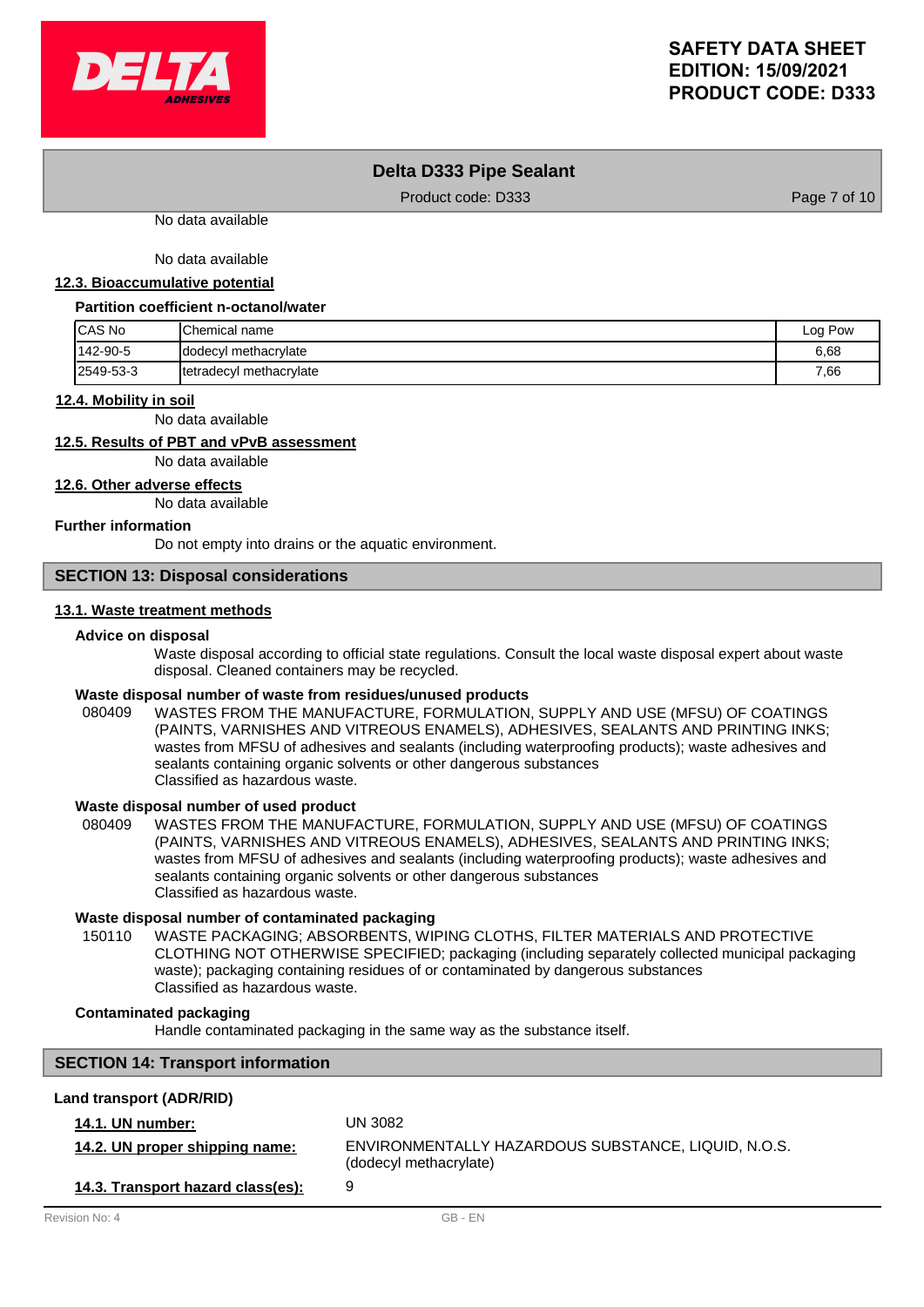

|                                                                                                                                                                                                                    | Delta D333 Pipe                                                               |              |
|--------------------------------------------------------------------------------------------------------------------------------------------------------------------------------------------------------------------|-------------------------------------------------------------------------------|--------------|
|                                                                                                                                                                                                                    | Sealant Product code: D333                                                    | Page 8 of 10 |
| 14.4. Packing group:                                                                                                                                                                                               | $\mathbf{III}$                                                                |              |
| Hazard label:                                                                                                                                                                                                      | 9                                                                             |              |
|                                                                                                                                                                                                                    |                                                                               |              |
| Classification code:<br><b>Special Provisions:</b><br>Limited quantity:<br>Transport category:<br>Hazard No:<br>Tunnel restriction code:<br>Other applicable information (land transport)<br>Excepted quantity: E1 | M <sub>6</sub><br>274 335 601<br>5 <sub>L</sub><br>3<br>90<br>E               |              |
| <b>Inland waterways transport (ADN)</b>                                                                                                                                                                            |                                                                               |              |
| 14.1. UN number:                                                                                                                                                                                                   | <b>UN 3082</b>                                                                |              |
| 14.2. UN proper shipping name:                                                                                                                                                                                     | ENVIRONMENTALLY HAZARDOUS SUBSTANCE, LIQUID, N.O.S.<br>(dodecyl methacrylate) |              |
| 14.3. Transport hazard class(es):                                                                                                                                                                                  | 9                                                                             |              |
| 14.4. Packing group:                                                                                                                                                                                               | $\mathbf{III}$                                                                |              |
| Hazard label:                                                                                                                                                                                                      | 9                                                                             |              |
| Classification code:<br>Special Provisions:<br>Limited quantity:<br>Other applicable information (inland waterways transport)<br>Excepted quantity: E1<br><b>Marine transport (IMDG)</b>                           | M <sub>6</sub><br>274 335 601<br>5L                                           |              |
| <u>14.1. UN number:</u>                                                                                                                                                                                            | <b>UN 3082</b>                                                                |              |
| 14.2. UN proper shipping name:                                                                                                                                                                                     | ENVIRONMENTALLY HAZARDOUS SUBSTANCE, LIQUID, N.O.S.<br>(dodecyl methacrylate) |              |
| 14.3. Transport hazard class(es):                                                                                                                                                                                  | 9                                                                             |              |
| 14.4. Packing group:                                                                                                                                                                                               | Ш                                                                             |              |
| Hazard label:                                                                                                                                                                                                      | 9                                                                             |              |
|                                                                                                                                                                                                                    | Alb,                                                                          |              |
| Marine pollutant:<br>Special Provisions:                                                                                                                                                                           | <b>YES</b><br>274, 335                                                        |              |
| Limited quantity:                                                                                                                                                                                                  | 5L                                                                            |              |
| EmS:                                                                                                                                                                                                               | F-A, S-F                                                                      |              |
| Other applicable information (marine transport)<br>Excepted quantity: E1                                                                                                                                           |                                                                               |              |
| Air transport (ICAO)                                                                                                                                                                                               |                                                                               |              |
| 14.1. UN number:                                                                                                                                                                                                   | <b>UN 3082</b>                                                                |              |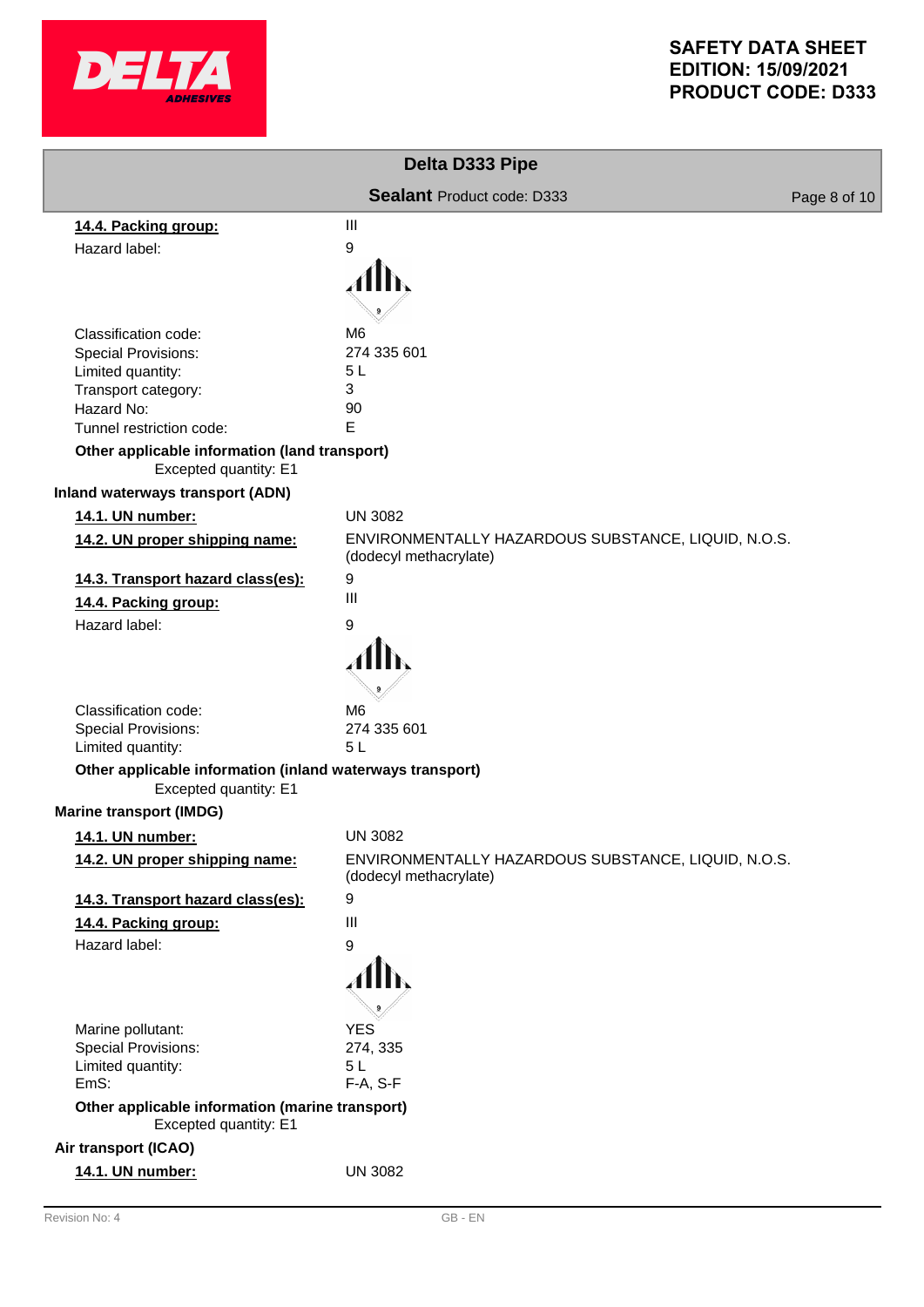

# **SAFETY DATA SHEET EDITION: 15/09/2021 PRODUCT CODE: D333**

|                                                                                                                                                                                                                                                                                                                                                                                              | <b>Delta D333 Pipe Sealant</b>                                                                       |              |
|----------------------------------------------------------------------------------------------------------------------------------------------------------------------------------------------------------------------------------------------------------------------------------------------------------------------------------------------------------------------------------------------|------------------------------------------------------------------------------------------------------|--------------|
|                                                                                                                                                                                                                                                                                                                                                                                              | Product code: D333                                                                                   | Page 9 of 10 |
| 14.2. UN proper shipping name:                                                                                                                                                                                                                                                                                                                                                               | ENVIRONMENTALLY HAZARDOUS SUBSTANCE, LIQUID, N.O.S.<br>(dodecyl methacrylate)                        |              |
| 14.3. Transport hazard class(es):                                                                                                                                                                                                                                                                                                                                                            | 9                                                                                                    |              |
| 14.4. Packing group:                                                                                                                                                                                                                                                                                                                                                                         | Ш                                                                                                    |              |
| Hazard label:                                                                                                                                                                                                                                                                                                                                                                                | 9                                                                                                    |              |
|                                                                                                                                                                                                                                                                                                                                                                                              |                                                                                                      |              |
| <b>Special Provisions:</b><br>Limited quantity Passenger:                                                                                                                                                                                                                                                                                                                                    | A97 A158<br>30 kg G                                                                                  |              |
| IATA-packing instructions - Passenger:<br>IATA-max. quantity - Passenger:<br>IATA-packing instructions - Cargo:<br>IATA-max. quantity - Cargo:                                                                                                                                                                                                                                               | 964<br>450L<br>964<br>450L                                                                           |              |
| Other applicable information (air transport)<br>Passenger-LQ: Y964<br>Excepted quantity: E1                                                                                                                                                                                                                                                                                                  |                                                                                                      |              |
| 14.5. Environmental hazards                                                                                                                                                                                                                                                                                                                                                                  |                                                                                                      |              |
| <b>ENVIRONMENTALLY HAZARDOUS:</b>                                                                                                                                                                                                                                                                                                                                                            | yes                                                                                                  |              |
| Danger releasing substance:                                                                                                                                                                                                                                                                                                                                                                  | dodecyl methacrylate                                                                                 |              |
| 14.6. Special precautions for user<br>refer to chapter 6-8                                                                                                                                                                                                                                                                                                                                   |                                                                                                      |              |
| 14.7. Transport in bulk according to Annex II of MARPOL73/78 and the IBC Code<br>irrelevant                                                                                                                                                                                                                                                                                                  |                                                                                                      |              |
| <b>SECTION 15: Regulatory information</b>                                                                                                                                                                                                                                                                                                                                                    |                                                                                                      |              |
|                                                                                                                                                                                                                                                                                                                                                                                              | 15.1. Safety, health and environmental regulations/legislation specific for the substance or mixture |              |
| <b>EU regulatory information</b>                                                                                                                                                                                                                                                                                                                                                             |                                                                                                      |              |
| 1999/13/EC (VOC):                                                                                                                                                                                                                                                                                                                                                                            | No information available. VOC Directive 2004/42/EC: No information available.                        |              |
| <b>Additional information</b><br>The preparation is dangerous in the sense of Directive 1999/45/EC.<br>This preparation is hazardous in the sense of regulation (EC) No 1272/2008 [GHS].<br>Regulation 96/82/EC for danger control following severe accidents with dangerous substances: Appendix I,<br>Part 2, No 9ii, siehe StörfallVO (Seveso II).<br>REACH 1907/2006 Appendix XVII, No 3 |                                                                                                      |              |
| National regulatory information                                                                                                                                                                                                                                                                                                                                                              |                                                                                                      |              |
| <b>Employment restrictions:</b><br>Water contaminating class (D):                                                                                                                                                                                                                                                                                                                            | Observe employment restrictions for young people.<br>2 - water contaminating                         |              |
| 15.2. Chemical safety assessment                                                                                                                                                                                                                                                                                                                                                             | Chemical safety assessments for substances in this mixture were not carried out.                     |              |
| <b>SECTION 16: Other information</b>                                                                                                                                                                                                                                                                                                                                                         |                                                                                                      |              |

# **Changes**

Rev. 1,00, 16.12.2014, Initial release